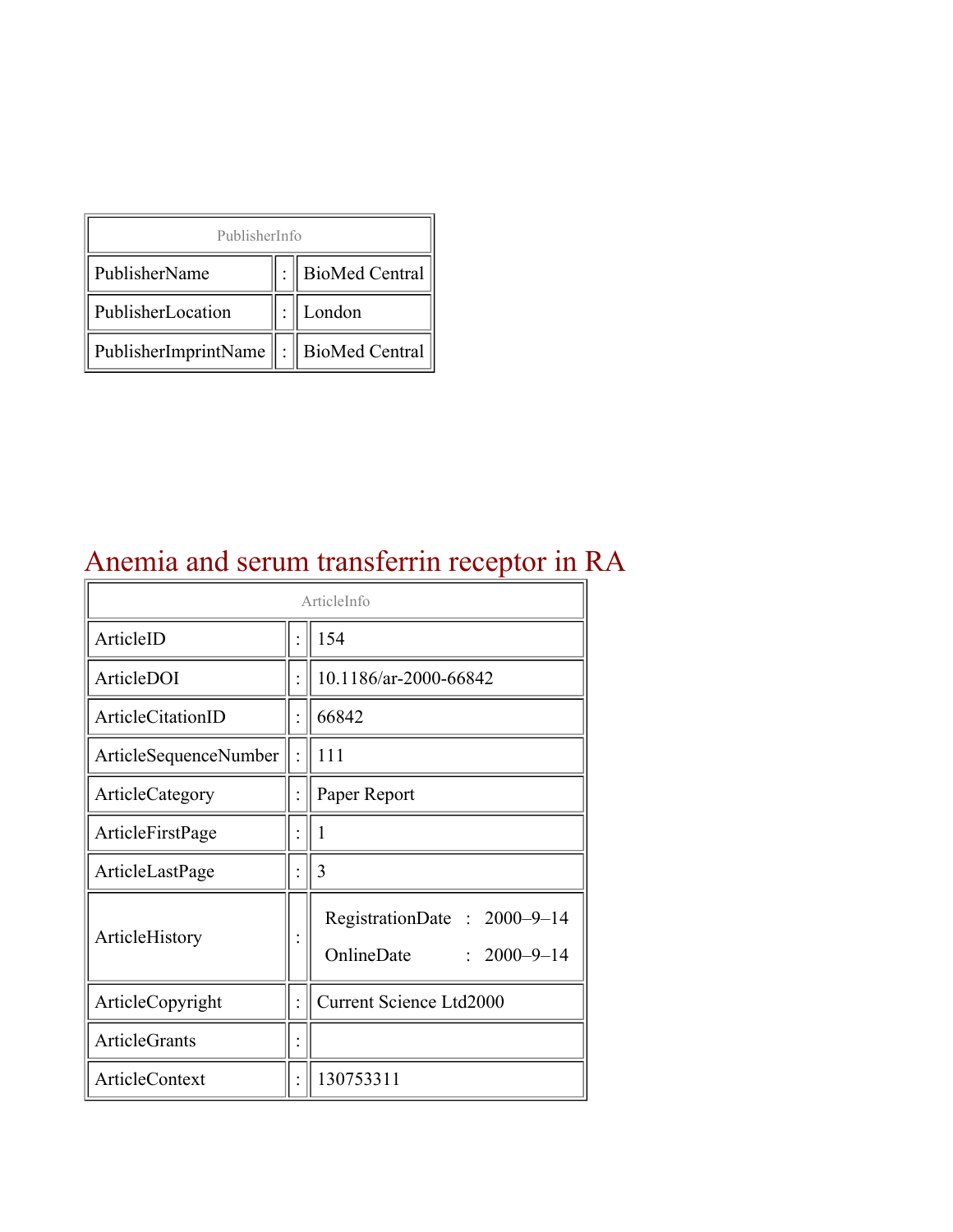Aff1 University Hospital Berlin, Germany

#### Keywords

Anemia, RA, serum transferrin receptor

## Context

In chronic inflammatory disease states anemia often develops as a consequence of the toxic effects of inflammatory mediators on erythropoiesis. This form of anemia is called anemia of chronic disease (ACD) and does not generally respond to iron supplementation in contrast to the excellent response to iron supplementation seen in iron deficiency anemia (IDA). A third form of anemia called functional iron deficiency (FID) shows a variable response to iron supplementation. Bone marrow iron stores are normal or elevated in ACD, exhausted in IDA and may be low to low-normal in FID. In chronic inflammation, ferritin as an acute-phase reactant is of no diagnostic value and bone marrow aspirate as gold standard is invasive and its use requires specialised skills. The use of serum transferrin receptor (sTfR) measurements and the sTfR-log ferritin index (TfR-F index) in the distinction between ACD and IDA has been proposed. To assess the usefulness of sTfR measurements to distinguish between IDA and ACD in RA.

This study aimed to establish a scheme to identify RA patients with FID who may benefit from iron supplementation.

## Significant findings

Of 30 anemic RA patients the bone marrow was iron-replete in 11, iron-depleted in 13 and showed low to low-normal iron stores in six patients. After iron supplementation of the depleted/low normal group, 15 out of 18 (one patient withdrew) patients showed an increase in hemoglobin >8 g/l (mean 21.7 g/l) and were classified as responders. Reponders had a significant decrease in sTfR levels (2.92 mg/l at baseline vs 2.06 mg/l at follow-up; *P* <0.0001) and a decrease in their TfR-F index (2.26 vs 1.43; *P* <0.0001) whereas no such change was seen among non-responders and non-supplemented patients (sTfR 1.81 vs 1.73 mg/l, and TfR-F index 0.98 vs 1.08). The severity of the anemia did not correlate with the DAS28 in the responders (iron-depleted patients) whereas significant correlation was found in the iron-replete patients ( $r = 0.69$ ;  $P \le 0.01$ ). The sTfR of 2.30 mg/l and a TfR-F index of 1.35 clearly discriminated between responders and non-responders in this patient group, each with a 93.3% accuracy.